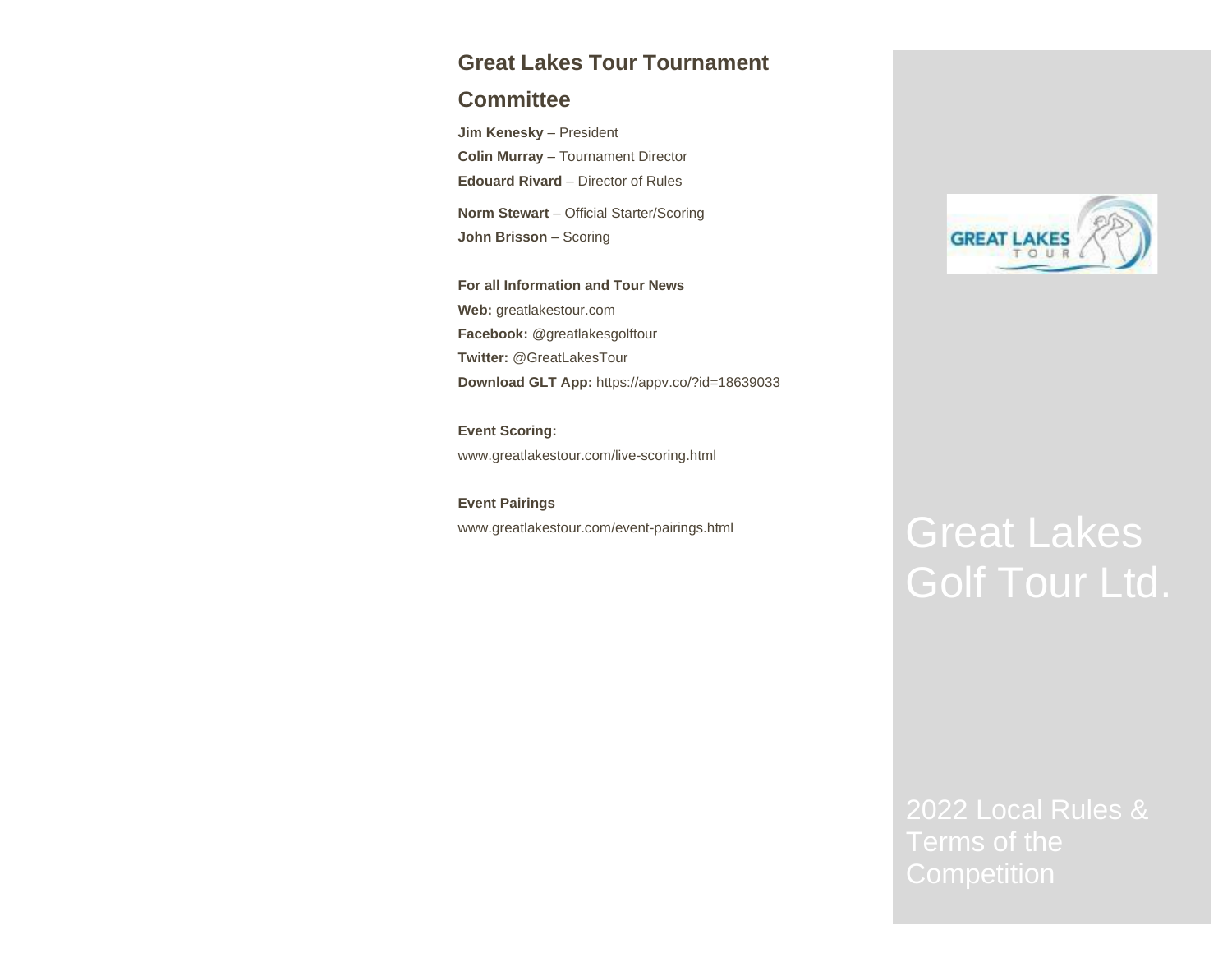

Play is governed by the 2019 Golf Canada Rules of Golf, and, where applicable, by the 2021 GLT Standard Local Rules and Condition of Competition, subject to changes, additions, or deletions for certain championships. Complete text of Local Rules may be found in the Golf Canada Official Guide to the Rules of Golf (effective January 2019).

# Unless otherwise noted, the penalty for a breach of a Local Rule is: **Match Play - Loss of Hole; Stroke Play - Two Strokes.**

**1. Out of Bounds** - Rule 18.2.

Defined by course-side points at ground level of white dots, lines or stakes and fence posts. A ball is out of bounds when it is beyond any wall defining the boundary of the course.

A ball that crosses a road defined as out of bounds and comes to rest beyond that road is out of bounds, even though it may lie on another part of the course.

**2. Penalty Areas** - Rule 17.

a) Dropping Zones:

If a ball is in or it is known or virtually certain that a ball that has not been found is in a penalty area and a drop zone is specified on the applicable "Notice to Players" for that penalty area, the player may as an extra option, drop a ball under penalty of one stroke, in the encircled whitelined area labeled "DZ" located as indicated on the applicable "Notice to Players". The ball must be dropped in and come to rest within the drop zone. Model Local Rule E-1.1.

b) Relief on Opposite Side of Red Penalty Areas:

Red penalty areas with an opposite side relief option will be indicated on the applicable "Notice to Players". Model Local Rule B-2.1.

Note: When the edge of a red penalty area coincides with the boundary of the course, Model Local Rule B-2.2 is in effect and modifies the first paragraph of Model Local Rule B-2.1.

**3. Back-On-the-Line Relief** - Model Local Rule E-12 is in effect.

This applies in the application of Rules 16.1c(2), 17.1d(2), 19.2b, 19.3b.

# **4. Limiting When Stroke Made From Putting Green Must be Replayed Under Exception 2 to Rule 11.1b**

Local Rule as prescribed in the Clarification to the 2019 Rules of Golf is in effect. Model Rule D-7

**5. Abnormal Course Conditions (including Immovable Obstructions)** - Rule 16.1.

# **a. Ground under repair – Rule 16.1 includes**

- Areas defined by white lines;
- French drains filled with stones;
- iii Seams of Cut Turf Model Local Rule F-7 is in effect. If a player's ball lies in or touches a seam of cut turf or a seam interferes with the player's area of intended swing:
- o Ball in the General Area: The player may take relief under Rule 16.1b.

o Ball on Putting Green: The player may take relief under Rule 16.1d.

But interference does not exist if the seam only interferes with the player's stance. All seams within the area of cut turf are treated as the same seam in taking relief. That means that if a player has interference from any seam after dropping the ball, the player must proceed as required under Rule 14.3c (2) even when the ball is still within one club-length of the reference point.

#### **b. Immovable Obstructions**

White-lined areas of ground under repair and the artificially surfaced road or path or other identified obstruction they tie into are treated as a single abnormal course condition when taking relief under Rule 16.1.

# **c. Removal of Temporary Water - Model Local Rule J-2 is in effect.**

If a ball lies on the putting green and there is interference by temporary water on the putting green, the Committee may:

- i. Require the player to proceed under Rule 16.1.
- ii. Squeegee the line of play.
- iii. Squeegee the putting green until the players are near the putting green.
- iv. In extreme cases any combination of i, ii, & iii and as otherwise directed by the Committee.

# **d. Aeration Holes**

If a player's ball lies in or touches an aeration hole, it may be lifted and cleaned without penalty.

i. **Ball in general Area:** The player may take relief under Rule 16.1b. If the ball comes to rest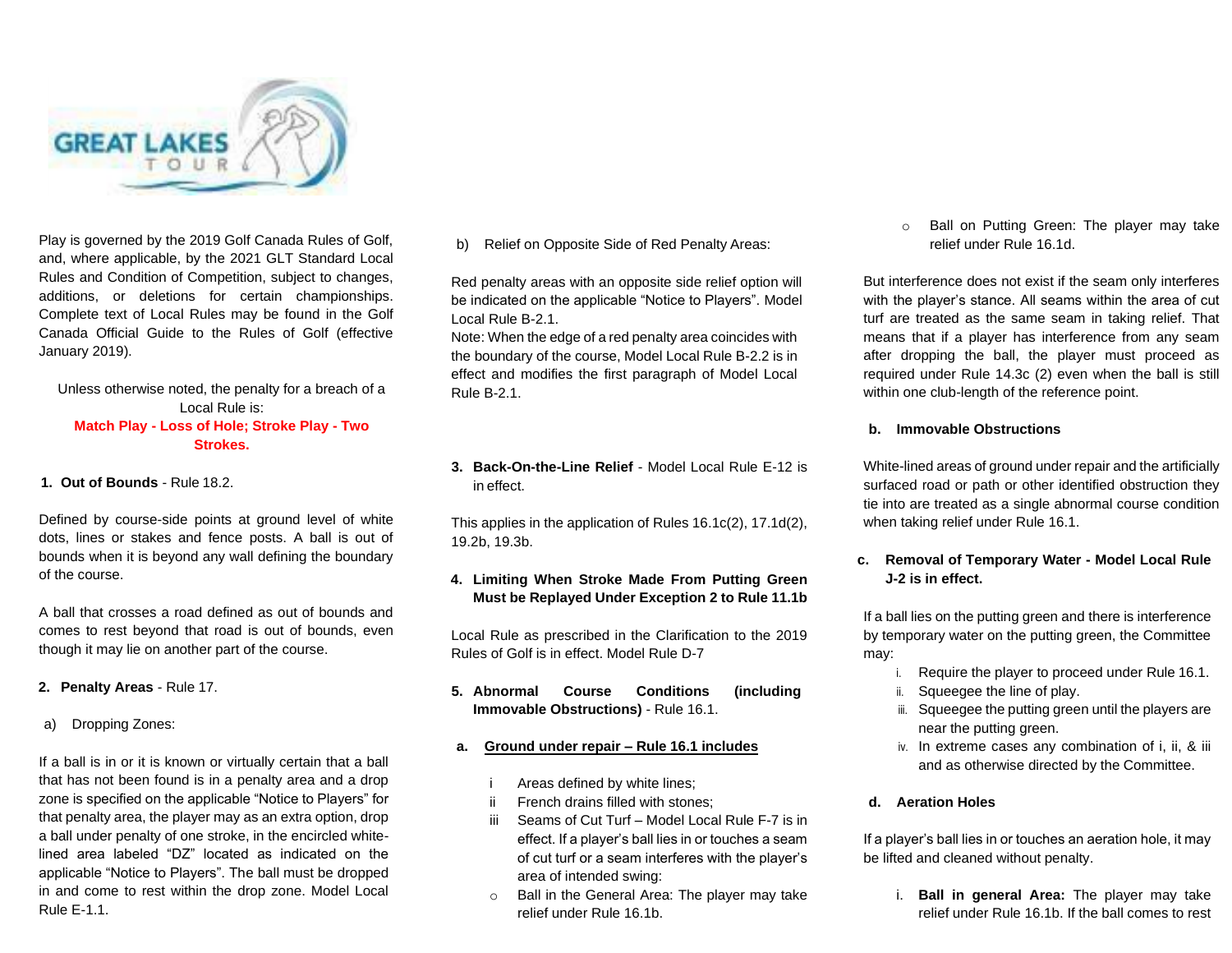in another aeration hole the player may take relief again under this Local Rule

ii. **Ball on Putting Green**: The player may take relief under Rule 16.1d.

But interference does not exist if the aeration hole only interferes with the player's stance or, on the putting green, on the player's line of play.

# **6. Immovable Obstructions Close to Putting Greens**

Model Local Rule F-5 is in effect and is modified as follows: For a ball in the general area, relief is allowed only when both the ball and the immovable obstruction lie in an area cut to fairway height or less.

# **7. Integral Objects**.

The following are integral objects from which free relief is not allowed:

- a. The portion of cables, wires, wrappings and other similar objects closely attached to trees.
- b. Artificial retaining walls and/or pilings when located within penalty areas or which are adjacent to the edge of bunkers.
- c. Bunker liners in their intended position. Interference by a liner with a player's stance is deemed not to be, of itself, interference under this Rule.
- d. Closed gates attached to objects defining out of bounds and those gates are considered immovable.
- **8. Permanent Elevated Power Lines**  Model Local Rule E-11is in effect and is modified as follows:

If it is known or virtually certain that a player's ball hit a power line in bounds, the stroke does not count. The player must play a ball without penalty from where the previous stroke was made in accordance with Rule 14.6.

**9. Temporary Immovable Obstructions** (TIOs) – Model Local Rule F-23 is in effect.

Temporary Immovable Obstructions include, but are not limited to, starting tents, publicity objects, scoring areas and pace of play stations. As an additional option, a player may drop on one side or the other of the obstruction.

#### **10. Specifications of Clubs and the Ball.**

- a. List of Conforming Driver Heads: Model Local Rule G-1 is in effect. Penalty for making a stroke with a club in breach of the Local Rule: **Disqualification**.
- b. List of Conforming Golf Balls: Model Local Rule G-3 is in effect. Penalty for making a stroke with a ball in breach of the Local Rule: **Disqualification**.
- c. Replacing Club that is Broken or Significantly Damaged – Model Local Rule G-9 is in effect. When replacing a club, the player must immediately take the broken or significantly damaged club out of play, using the procedure in Rule 4.1c(1).

Penalty for Breach of Local Rule – See Rule 4.1b.

# **11. Pace of Play (Rule 5.6(3))**

The player must play without delay in accordance with the current GLT Pace of Play Policy in effect. Note that Different Pace of Play Policies are in effect for different forms of competition. The player is responsible for knowing the Pace of Play Policy and penalties specific to the event. Note that Rule 5.6a (Unreasonable Delay of Play) is still applicable, meaning players may be monitored or timed without formal warning. The Referee or Tournament Committee member determines when a player subject to timing is able to play. Not all players in a group may be subject to timing or penalty for slow play. **Note:** Rule 5.6a (Unreasonable Delay of Play) is still applicable.

**12. Stopping Play; Resuming Play** - Rule 5.7. Model Local Rule J-1 is in effect as follows:

a) Immediate Suspension (Dangerous situation):

One prolonged note of the air horn.

- b) Normal Suspension (Non-Dangerous situation): Three short notes of the air horn.
- c) Resume Play: Two short notes of the air horn.

Note: During an immediate suspension for a dangerous situation, all practice areas are closed until the Committee has declared them open. Players who disregard such closing are subject to disciplinary action.

# **13. Practice** - Rule 5.

a) Before or between rounds in stroke play - Model Local Rule I-1.1 is in effect and Rule 5.2b is modified as follows: A player must not practice on the competition course but may practice on the designated practice areas. Penalty for breach of Local Rule, see Rule 5.2.

- b) Between holes in stroke play Model Local Rule I-2 is in effect and Rule 5.5b is modified as follows: Between the play of two holes, a player must not:
	- i. Make any practice stroke on or near the putting green of the hole just completed, or
	- ii. Test the surface of that putting green by rubbing the putting green or rolling a ball.

Note: This Local Rule is not in effect for a Pro-Am that does not count in the official competition.

# **14. Transportation**

Unless a competition has the Model Local Rule G-6 in effect, players may use Motorized Transportation, but the player must not:

a) When practical, drive past any players ball to gauge distance or gather any other information about the shot or hole.

In case of a breach of this local rule, a warning will be issued to the player. The general Penalty will apply to any further breaches for each hole during which there is a breach.